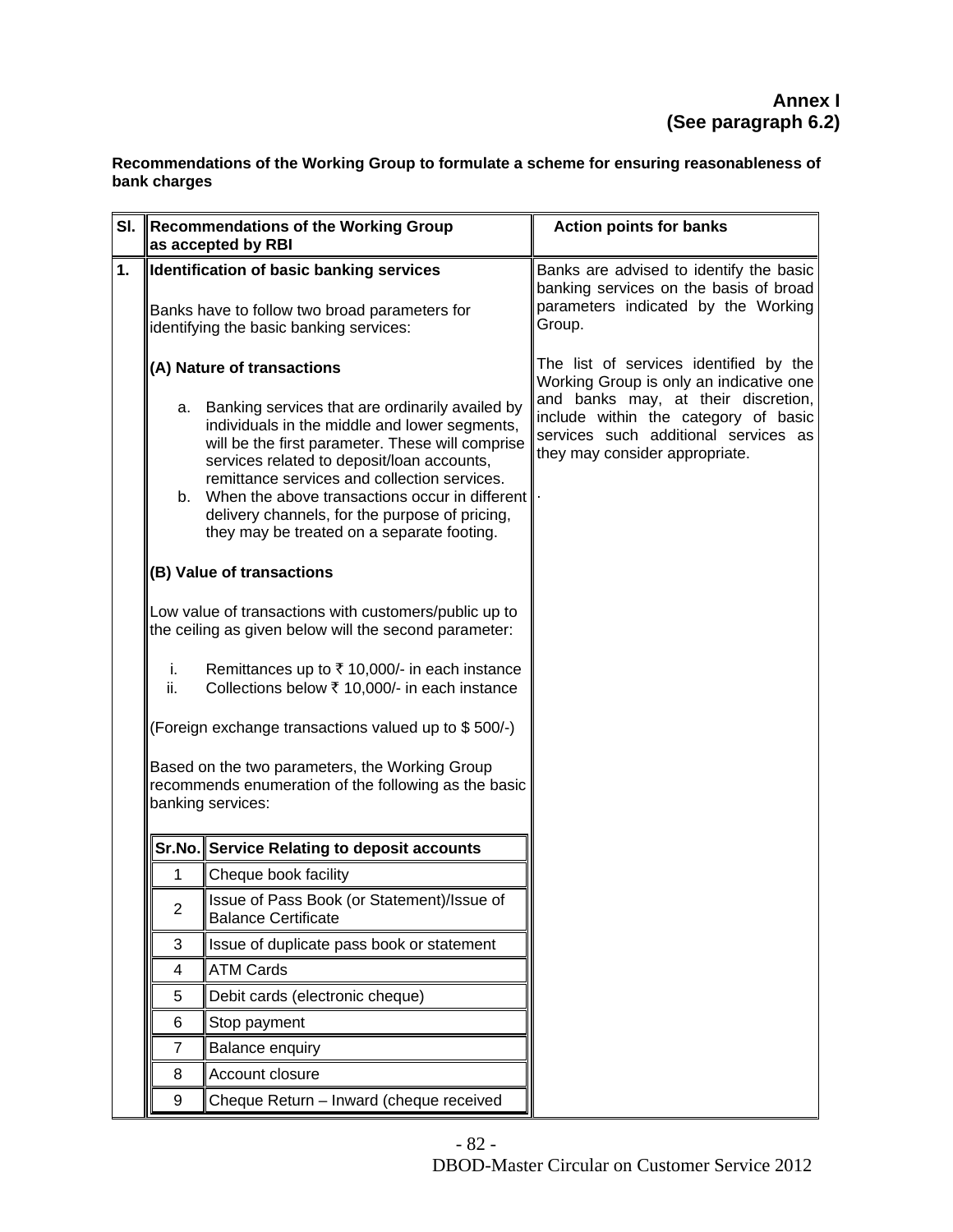|    |    | for payment)                                                                                                                                                                                                                                                                                                                                                                                                                                                                                                                                                                                                                                                                                                                                                                                                               |                         |
|----|----|----------------------------------------------------------------------------------------------------------------------------------------------------------------------------------------------------------------------------------------------------------------------------------------------------------------------------------------------------------------------------------------------------------------------------------------------------------------------------------------------------------------------------------------------------------------------------------------------------------------------------------------------------------------------------------------------------------------------------------------------------------------------------------------------------------------------------|-------------------------|
|    | 10 | Signature verification                                                                                                                                                                                                                                                                                                                                                                                                                                                                                                                                                                                                                                                                                                                                                                                                     |                         |
|    |    | <b>Relating to Loan Accounts</b>                                                                                                                                                                                                                                                                                                                                                                                                                                                                                                                                                                                                                                                                                                                                                                                           |                         |
|    | 11 | No dues certificate                                                                                                                                                                                                                                                                                                                                                                                                                                                                                                                                                                                                                                                                                                                                                                                                        |                         |
|    |    | <b>Remittance Facilities (including through</b><br>other banks) (Rupee or foreign exchange)                                                                                                                                                                                                                                                                                                                                                                                                                                                                                                                                                                                                                                                                                                                                |                         |
|    | 12 | Demand Draft- Issue                                                                                                                                                                                                                                                                                                                                                                                                                                                                                                                                                                                                                                                                                                                                                                                                        |                         |
|    | 13 | <b>Demand Draft- Cancellation</b>                                                                                                                                                                                                                                                                                                                                                                                                                                                                                                                                                                                                                                                                                                                                                                                          |                         |
|    | 14 | Demand Draft-Revalidation                                                                                                                                                                                                                                                                                                                                                                                                                                                                                                                                                                                                                                                                                                                                                                                                  |                         |
|    | 15 | Demand Draft- Duplicate Issuance                                                                                                                                                                                                                                                                                                                                                                                                                                                                                                                                                                                                                                                                                                                                                                                           |                         |
|    | 16 | Payment Order - Issue                                                                                                                                                                                                                                                                                                                                                                                                                                                                                                                                                                                                                                                                                                                                                                                                      |                         |
|    | 17 | Payment Order - Cancellation                                                                                                                                                                                                                                                                                                                                                                                                                                                                                                                                                                                                                                                                                                                                                                                               |                         |
|    | 18 | Payment Order - Revalidation                                                                                                                                                                                                                                                                                                                                                                                                                                                                                                                                                                                                                                                                                                                                                                                               |                         |
|    | 19 | Payment Order - Duplicate Issuance                                                                                                                                                                                                                                                                                                                                                                                                                                                                                                                                                                                                                                                                                                                                                                                         |                         |
|    | 20 | Telegraphic Transfer - Issue                                                                                                                                                                                                                                                                                                                                                                                                                                                                                                                                                                                                                                                                                                                                                                                               |                         |
|    | 21 | Telegraphic Transfer-Cancellation                                                                                                                                                                                                                                                                                                                                                                                                                                                                                                                                                                                                                                                                                                                                                                                          |                         |
|    | 22 | Telegraphic Transfer - Duplicate Issuance                                                                                                                                                                                                                                                                                                                                                                                                                                                                                                                                                                                                                                                                                                                                                                                  |                         |
|    | 23 | <b>Payment by Electronic Clearing Services</b><br>(ECS)                                                                                                                                                                                                                                                                                                                                                                                                                                                                                                                                                                                                                                                                                                                                                                    |                         |
|    | 24 | Transfer by National Electronic Fund<br>Transfer (NFET) and Electronic Funds<br>Transfer (EFT)                                                                                                                                                                                                                                                                                                                                                                                                                                                                                                                                                                                                                                                                                                                             |                         |
|    |    | <b>Collection facilities</b>                                                                                                                                                                                                                                                                                                                                                                                                                                                                                                                                                                                                                                                                                                                                                                                               |                         |
|    | 25 | Collection of Local cheques                                                                                                                                                                                                                                                                                                                                                                                                                                                                                                                                                                                                                                                                                                                                                                                                |                         |
|    | 26 | <b>Collection of Outstation cheques</b>                                                                                                                                                                                                                                                                                                                                                                                                                                                                                                                                                                                                                                                                                                                                                                                    |                         |
|    | 27 | Cheque Return-Outward (cheque deposited<br>for collection)                                                                                                                                                                                                                                                                                                                                                                                                                                                                                                                                                                                                                                                                                                                                                                 |                         |
|    |    | The above list is compiled only as a guide and the list<br>may not be treated as exhaustive. Banks, may at their<br>discretion, include within the category of basic services<br>such additional services as they consider appropriate.                                                                                                                                                                                                                                                                                                                                                                                                                                                                                                                                                                                    |                         |
| 2. |    | Offering basic banking services outside the scope<br>of bundled products                                                                                                                                                                                                                                                                                                                                                                                                                                                                                                                                                                                                                                                                                                                                                   |                         |
|    |    | Some of the banks do not levy charges on each Banks<br>individual product or service. Products and services recommendations of the Working Group<br>are bundled and offered to a customer as a composite on making available the basic banking<br>offering. The bank recovers the cost of these services at reasonable prices/ charges<br>operations through net interest income. The bank and towards this, delivering the basic<br>achieves break-even levels through higher average services outside the scope of the<br>balances in customer accounts which yield healthy bundled products.<br>interest margins or by imposing charges for keeping<br>inadequate balances. In so far as the basic services<br>are concerned, the banks' objective should be to<br>ensure that these are made available to the users at | implement<br>the<br>may |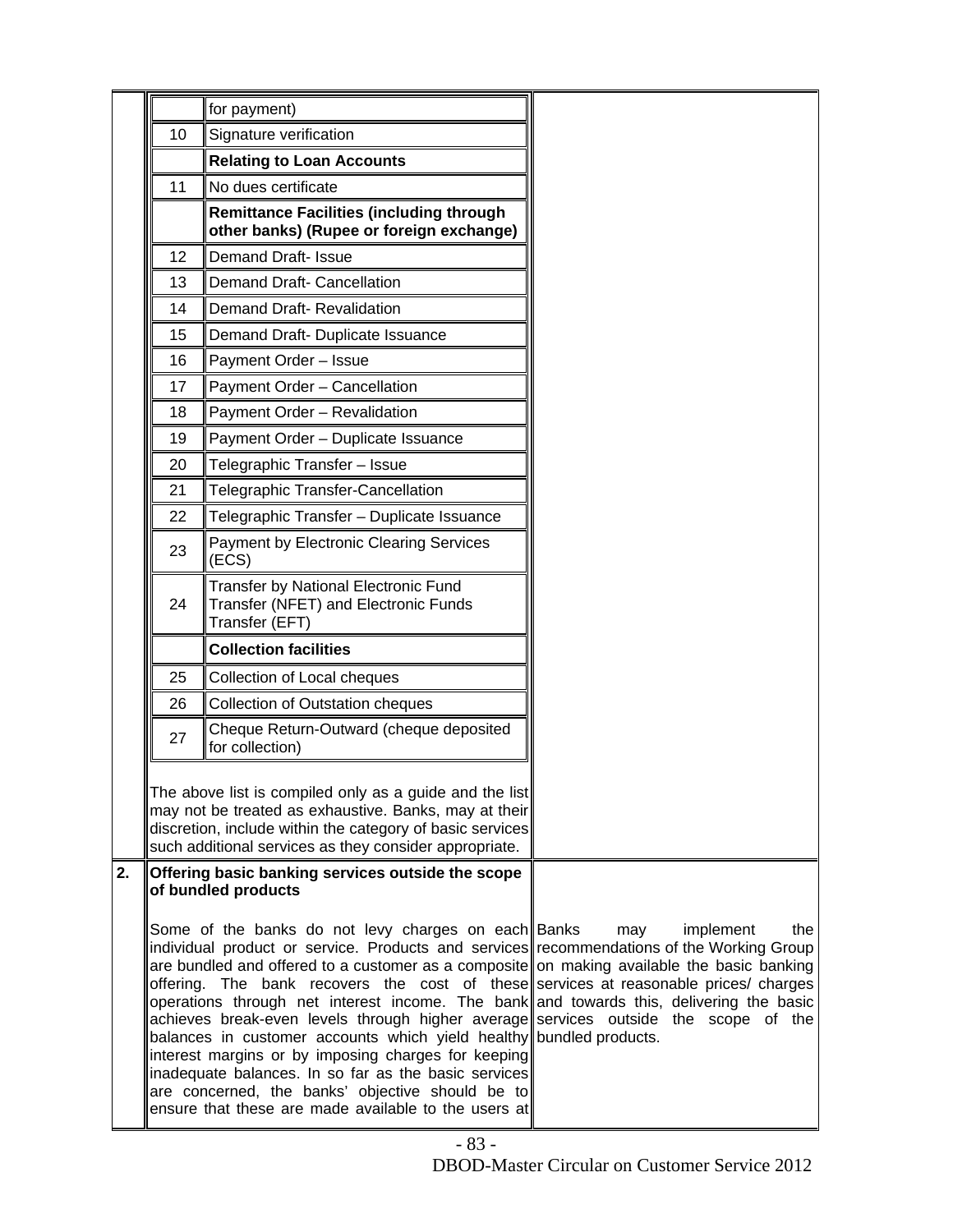|    |    | reasonable prices/charges and towards this, the basic<br>services should be delivered outside the scope of the<br>bundled products.                                                                                                                                                                                                                                                                                                                                                                                                                                                                                                                                                                                                         |                                                                                               |
|----|----|---------------------------------------------------------------------------------------------------------------------------------------------------------------------------------------------------------------------------------------------------------------------------------------------------------------------------------------------------------------------------------------------------------------------------------------------------------------------------------------------------------------------------------------------------------------------------------------------------------------------------------------------------------------------------------------------------------------------------------------------|-----------------------------------------------------------------------------------------------|
| 3. |    | Principles for ensuring reasonableness in fixing<br>and communicating the service charges                                                                                                                                                                                                                                                                                                                                                                                                                                                                                                                                                                                                                                                   |                                                                                               |
|    | а. | For basic services to individuals, the banks will The<br>levy charges at the rates that are lower than reasonableness<br>the rates applied when the same services are communicating the service charges, as<br>given to non-individuals.                                                                                                                                                                                                                                                                                                                                                                                                                                                                                                    | principles<br>for<br>ensuring<br>fixing<br>and<br>in.<br>enunciated by the Working Group, may |
|    |    | b. For basic services rendered to special be adopted/followed by banks<br>category of individuals (such as individuals in<br>rural areas, pensioners and senior citizens),<br>banks will levy charges on more liberal terms<br>than the terms on which the charges are levied<br>to other individuals.                                                                                                                                                                                                                                                                                                                                                                                                                                      |                                                                                               |
|    |    | c. For the basic services rendered to individuals,<br>banks will levy charges only if the charges are<br>just and supported by reason.                                                                                                                                                                                                                                                                                                                                                                                                                                                                                                                                                                                                      |                                                                                               |
|    |    | d. For the basic services to individuals, the banks<br>will levy services charges ad-valorem only to<br>cover any incremental cost and subject to a<br>cap.                                                                                                                                                                                                                                                                                                                                                                                                                                                                                                                                                                                 |                                                                                               |
|    | е. | Banks will provide to the individual customers<br>upfront and in a timely manner, complete<br>information on the charges applicable to all<br>basic services.                                                                                                                                                                                                                                                                                                                                                                                                                                                                                                                                                                               |                                                                                               |
|    | f. | Banks will provide advance information to the<br>individual customers about the proposed<br>changes in the service charges.                                                                                                                                                                                                                                                                                                                                                                                                                                                                                                                                                                                                                 |                                                                                               |
|    | g. | Banks will collect for services given to<br>individuals only such charges which have<br>been notified to the customer.                                                                                                                                                                                                                                                                                                                                                                                                                                                                                                                                                                                                                      |                                                                                               |
|    |    | h. Banks will inform the customers<br>in an<br>appropriate<br>manner recovery of<br>service<br>charges from the account or the transaction.                                                                                                                                                                                                                                                                                                                                                                                                                                                                                                                                                                                                 |                                                                                               |
|    |    | Banks will without fail inform the customers in all cases<br>when a transaction initiated by the bank itself results in<br>or is likely to lead to a shortfall in the minimum balance<br>required to be maintained.                                                                                                                                                                                                                                                                                                                                                                                                                                                                                                                         |                                                                                               |
| 4. |    | Disclosure and notification of service charges                                                                                                                                                                                                                                                                                                                                                                                                                                                                                                                                                                                                                                                                                              |                                                                                               |
|    |    | It is imperative that the customers are made aware of<br>the service charges upfront and the changes in Banks may take steps to ensure that<br>services charges are implemented only with prior customers are made aware of the<br>notice to the customers. For changes made in the service charges upfront and changes in<br>charges, the notice to customers need not necessarily the service charges are implemented<br>be to each individual customer, as it would be costly only with the prior notice to the<br>and impractical. The Working Group finds that for customers.<br>proper disclosure, the banks would do well to fully<br>recognize the following needs of the customers and<br>take steps to ensure that these are met: |                                                                                               |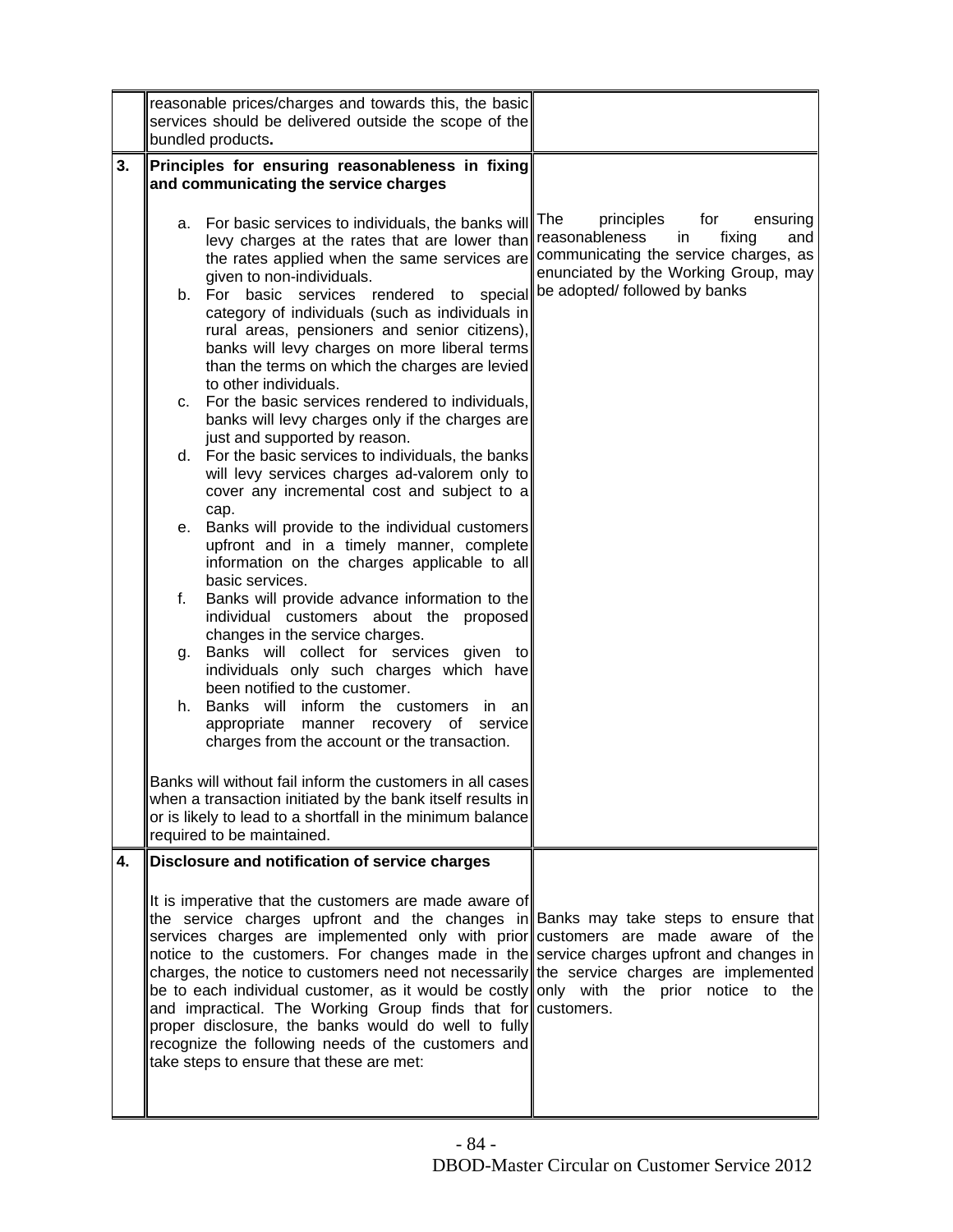|    |            | A. Disclosure of the service charges:                                                                                                                                                                                                                                                                                                                                              |                                                                                                                   |
|----|------------|------------------------------------------------------------------------------------------------------------------------------------------------------------------------------------------------------------------------------------------------------------------------------------------------------------------------------------------------------------------------------------|-------------------------------------------------------------------------------------------------------------------|
|    |            | Banks may consider the option of carrying<br>out a one-time publicity of the service charges<br>so that all customers are made aware of the<br>charges;                                                                                                                                                                                                                            |                                                                                                                   |
|    |            | The need for communicating the service<br>charges to the new customers at the time of<br>beginning of the relationship.                                                                                                                                                                                                                                                            |                                                                                                                   |
|    |            | The need for displaying the charges in the<br>notice board at the branch and advertising in<br>newspapers, so as to disseminate information<br>to the customers/public, in addition to display<br>on the website as per Reserve Bank<br>instructions.                                                                                                                              |                                                                                                                   |
|    |            | The need for using appropriate method for<br>communicating the service<br>charges<br>to<br>customers of different profiles.                                                                                                                                                                                                                                                        |                                                                                                                   |
|    |            | (B) Notifying the changes effected in the charges                                                                                                                                                                                                                                                                                                                                  |                                                                                                                   |
|    |            | The need for effecting any change in the<br>charges only with prior notification to the<br>customers of at least 30 days.                                                                                                                                                                                                                                                          |                                                                                                                   |
|    |            | The need for providing an option to the<br>customer to accept the change and if not<br>accepted, to exit from the relationship with the<br>bank within the above 30 days without any<br>cost.                                                                                                                                                                                      |                                                                                                                   |
|    |            | Banks may consider the option of advertising<br>the changes in newspapers.<br>The need for including the information<br>regarding the changes in any communication<br>sent to the customer.                                                                                                                                                                                        |                                                                                                                   |
|    |            | The need for displaying prominently in the<br>notice board as well as the website all the<br>changes effected in the preceding 30 days.                                                                                                                                                                                                                                            |                                                                                                                   |
| 5. |            | <b>Other recommendations</b>                                                                                                                                                                                                                                                                                                                                                       | The recommendations of the Working<br>relating<br>redressal<br>Group                                              |
|    |            | a. Deficiencies in the redressal of grievances<br>about service charges                                                                                                                                                                                                                                                                                                            | to<br>οf<br>grievances and financial education, as<br>brought out in column 2, may<br>be<br>implemented by banks. |
|    | complaints | Deficient grievance redressal in the banks, including a<br>process of prolonged correspondence, always leads to<br>being<br>escalated<br>to<br>the<br><b>Banking</b><br>Ombudsman/Reserve Bank of India. Banks are<br>therefore required to have a robust grievance<br>redressal structure and processes, to ensure prompt<br>in-house redressal of all their customer complaints. |                                                                                                                   |
|    |            | (ii) Financial Education                                                                                                                                                                                                                                                                                                                                                           |                                                                                                                   |
|    |            | The Working Group recommends that full-fledged<br>information on bank products and their implications are                                                                                                                                                                                                                                                                          |                                                                                                                   |